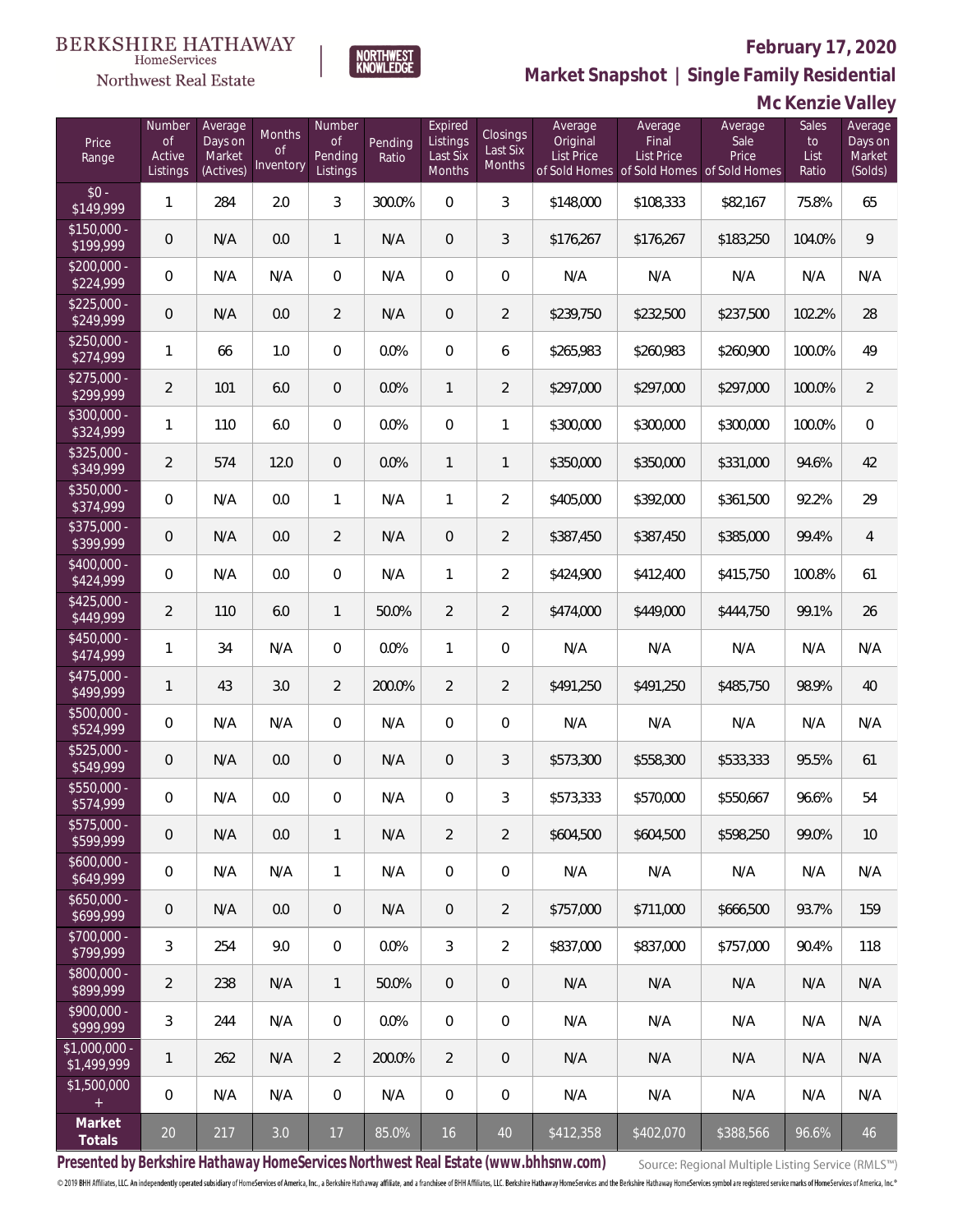**Pleasant Hill / Oakridge**



**Market Snapshot | Single Family Residential**

## HomeServices Northwest Real Estate

| Price<br>Range               | Number<br><b>of</b><br>Active<br>Listings | Average<br>Days on<br>Market<br>(Actives) | Months<br><b>of</b><br>Inventory | Number<br>Οf<br>Pending<br>Listings | Pending<br>Ratio | Expired<br>Listings<br>Last Six<br>Months | <b>Closings</b><br>Last Six<br>Months | Average<br>Original<br><b>List Price</b> | Average<br>Final<br><b>List Price</b><br>of Sold Homes of Sold Homes of Sold Homes | Average<br>Sale<br>Price | Sales<br>to<br>List<br>Ratio | Average<br>Days on<br>Market<br>(Solds) |
|------------------------------|-------------------------------------------|-------------------------------------------|----------------------------------|-------------------------------------|------------------|-------------------------------------------|---------------------------------------|------------------------------------------|------------------------------------------------------------------------------------|--------------------------|------------------------------|-----------------------------------------|
| $$0 -$<br>$\sqrt{149.999}$   | 4                                         | 75                                        | 2.7                              | 3                                   | 75.0%            | $\overline{2}$                            | 9                                     | \$105,500                                | \$100,189                                                                          | \$96,110                 | 95.9%                        | 53                                      |
| $$150,000 -$<br>\$199,999    | $\overline{4}$                            | 52                                        | 2.7                              | 5                                   | 125.0%           | $\mathfrak{Z}$                            | 9                                     | \$174,756                                | \$165,189                                                                          | \$166,574                | 100.8%                       | 65                                      |
| $$200,000 -$<br>\$224,999    | 3                                         | 41                                        | 2.0                              | $\mathfrak{Z}$                      | 100.0%           | $\mathbf{1}$                              | 9                                     | \$226,208                                | \$215,997                                                                          | \$214,600                | 99.4%                        | 30                                      |
| $$225,000 -$<br>\$249,999    | 3                                         | 142                                       | 18.0                             | $\overline{2}$                      | 66.7%            | $\overline{2}$                            | $\mathbf{1}$                          | \$229,000                                | \$219,000                                                                          | \$225,000                | 102.7%                       | 52                                      |
| $$250,000 -$<br>\$274,999    | 3                                         | 91                                        | 3.6                              | 6                                   | 200.0%           | $\overline{2}$                            | 5                                     | \$274,960                                | \$269,960                                                                          | \$265,360                | 98.3%                        | 106                                     |
| $$275,000 -$<br>\$299,999    | 3                                         | 84                                        | 2.3                              | $\mathbf{1}$                        | 33.3%            | $\overline{2}$                            | 8                                     | \$297,625                                | \$291,988                                                                          | \$286,750                | 98.2%                        | 68                                      |
| $$300,000 -$<br>\$324,999    | $\overline{a}$                            | 38                                        | 4.0                              | $\overline{0}$                      | 0.0%             | $\overline{0}$                            | 3                                     | \$321,333                                | \$314,667                                                                          | \$311,333                | 98.9%                        | 25                                      |
| $$325,000 -$<br>\$349,999    | $\mathbf{1}$                              | 26                                        | 1.5                              | $\overline{0}$                      | 0.0%             | $\overline{0}$                            | $\overline{4}$                        | \$344,350                                | \$333,100                                                                          | \$333,750                | 100.2%                       | 43                                      |
| $$350,000 -$<br>\$374,999    | $\mathbf{1}$                              | 16                                        | 3.0                              | $\overline{2}$                      | 200.0%           | $\overline{2}$                            | $\overline{2}$                        | \$359,000                                | \$359,000                                                                          | \$360,000                | 100.3%                       | 10                                      |
| $$375,000 -$<br>\$399,999    | $\overline{a}$                            | 92                                        | 12.0                             | $\overline{0}$                      | 0.0%             | $\mathbf{1}$                              | $\mathbf{1}$                          | \$350,000                                | \$350,000                                                                          | \$376,000                | 107.4%                       | 11                                      |
| $$400,000 -$<br>\$424,999    | 0                                         | N/A                                       | 0.0                              | $\mathbf{1}$                        | N/A              | $\overline{0}$                            | $\overline{2}$                        | \$447,500                                | \$437,500                                                                          | \$420,000                | 96.0%                        | 48                                      |
| $$425,000 -$<br>\$449,999    | $\overline{2}$                            | 149                                       | 4.0                              | $\overline{0}$                      | 0.0%             | $\overline{2}$                            | $\mathfrak{Z}$                        | \$440,967                                | \$440,967                                                                          | \$437,667                | 99.3%                        | 13                                      |
| $$450,000 -$<br>\$474,999    | 1                                         | 30                                        | 1.5                              | $\overline{2}$                      | 200.0%           | $\overline{0}$                            | $\overline{4}$                        | \$470,750                                | \$466,750                                                                          | \$462,700                | 99.1%                        | 26                                      |
| $$475,000 -$<br>\$499,999    | $\overline{0}$                            | N/A                                       | 0.0                              | $\overline{0}$                      | N/A              | $\overline{0}$                            | $\mathfrak{Z}$                        | \$508,300                                | \$501,300                                                                          | \$491,667                | 98.1%                        | 70                                      |
| $$500,000 -$<br>\$524,999    | 0                                         | N/A                                       | 0.0                              | $\mathbf{1}$                        | N/A              | $\overline{0}$                            | $\overline{2}$                        | \$531,950                                | \$531,950                                                                          | \$510,000                | 95.9%                        | 37                                      |
| $$525,000 -$<br>\$549,999    | $\overline{a}$                            | 199                                       | 6.0                              | $\mathbf{1}$                        | 50.0%            | $\overline{0}$                            | $\overline{2}$                        | \$537,450                                | \$537,450                                                                          | \$537,450                | 100.0%                       | 23                                      |
| \$550,000 -<br>\$574,999     | $\overline{a}$                            | 186                                       | 6.0                              | $\overline{0}$                      | 0.0%             | 1                                         | $\overline{2}$                        | \$579,900                                | \$554,900                                                                          | \$556,700                | 100.3%                       | 83                                      |
| \$575,000 -<br>\$599,999     | $\overline{2}$                            | 18                                        | 12.0                             | $\mathbf{1}$                        | 50.0%            | $\mathbf 0$                               | $\mathbf{1}$                          | \$625,000                                | \$599,901                                                                          | \$590,000                | 98.3%                        | 119                                     |
| $$600,000 -$<br>\$649,999    | $\mathbf{1}$                              | 26                                        | 6.0                              | $\mathbf{1}$                        | 100.0%           | $\mathbf{1}$                              | 1                                     | \$600,000                                | \$600,000                                                                          | \$610,000                | 101.7%                       | 6                                       |
| $$650,000 -$<br>\$699,999    | $\boldsymbol{0}$                          | N/A                                       | 0.0                              | $\mathbf 0$                         | N/A              | $\mathbf{1}$                              | $\overline{2}$                        | \$722,500                                | \$697,450                                                                          | \$687,500                | 98.6%                        | 54                                      |
| \$700,000 -<br>\$799,999     | $\overline{2}$                            | 164                                       | 4.0                              | $\mathbf{1}$                        | 50.0%            | $\mathbf{1}$                              | 3                                     | \$734,333                                | \$734,333                                                                          | \$723,333                | 98.5%                        | $\mathcal{G}$                           |
| \$800,000 -<br>\$899,999     | $\boldsymbol{0}$                          | N/A                                       | 0.0                              | $\mathbf 0$                         | N/A              | $\mathbf{1}$                              | 1                                     | \$850,000                                | \$850,000                                                                          | \$850,000                | 100.0%                       | $\,0\,$                                 |
| \$900,000 -<br>\$999,999     | $\mathbf 0$                               | N/A                                       | N/A                              | $\,0\,$                             | N/A              | $\mathbf 0$                               | $\mathbf 0$                           | N/A                                      | N/A                                                                                | N/A                      | N/A                          | N/A                                     |
| \$1,000,000 -<br>\$1,499,999 | $\mathbf{1}$                              | 237                                       | N/A                              | $\overline{2}$                      | 200.0%           | $\mathbf{1}$                              | $\mathbf 0$                           | N/A                                      | N/A                                                                                | N/A                      | N/A                          | N/A                                     |
| \$1,500,000<br>$^+$          | 1                                         | 242                                       | N/A                              | $\mathbf 0$                         | 0.0%             | $\mathbf 0$                               | $\mathbf 0$                           | N/A                                      | N/A                                                                                | N/A                      | N/A                          | N/A                                     |
| Market<br>Totals             | 40                                        | 96                                        | 3.1                              | 32                                  | 80.0%            | 23                                        | 77                                    | \$345,452                                | \$338,269                                                                          | \$334,915                | 99.0%                        | 48                                      |

**Presented by Berkshire Hathaway HomeServices Northwest Real Estate (www.bhhsnw.com)**

Source: Regional Multiple Listing Service (RMLS™)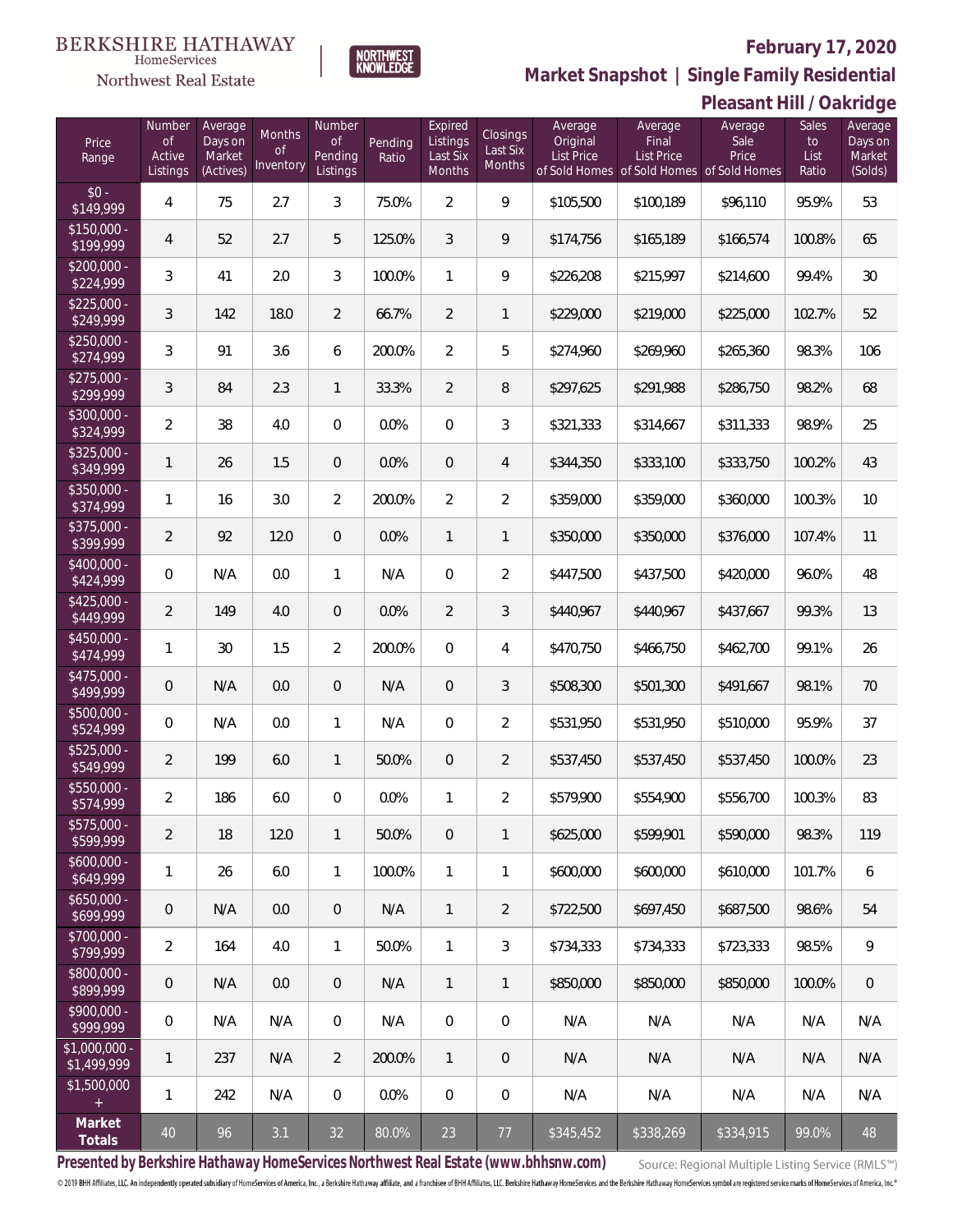

**NORTHWEST**<br>KNOWLEDGE

Northwest Real Estate

**Market Snapshot | Single Family Residential**

|                               |                                           |                                           |                           |                                            |                  |                                           |                                |                                          |                                       | South Lane Properties                                                 |                              |                                         |
|-------------------------------|-------------------------------------------|-------------------------------------------|---------------------------|--------------------------------------------|------------------|-------------------------------------------|--------------------------------|------------------------------------------|---------------------------------------|-----------------------------------------------------------------------|------------------------------|-----------------------------------------|
| Price<br>Range                | Number<br><b>of</b><br>Active<br>Listings | Average<br>Days on<br>Market<br>(Actives) | Months<br>Οf<br>Inventory | Number<br><b>of</b><br>Pending<br>Listings | Pending<br>Ratio | Expired<br>Listings<br>Last Six<br>Months | Closings<br>Last Six<br>Months | Average<br>Original<br><b>List Price</b> | Average<br>Final<br><b>List Price</b> | Average<br>Sale<br>Price<br>of Sold Homes of Sold Homes of Sold Homes | Sales<br>to<br>List<br>Ratio | Average<br>Days on<br>Market<br>(Solds) |
| $$0 -$<br>\$149,999           | $\mathbf{1}$                              | 59                                        | 0.6                       | 4                                          | 400.0%           | 1                                         | 10                             | \$137,180                                | \$117,860                             | \$97,368                                                              | 82.6%                        | 157                                     |
| $$150,000 -$<br>\$199,999     | $\overline{2}$                            | 23                                        | 0.5                       | 3                                          | 150.0%           | 5                                         | 24                             | \$194,233                                | \$183,048                             | \$179,947                                                             | 98.3%                        | 59                                      |
| $$200,000 -$<br>\$224,999     | $\mathfrak{Z}$                            | 41                                        | 0.9                       | 3                                          | 100.0%           | 1                                         | 20                             | \$212,910                                | \$209,260                             | \$211,550                                                             | 101.1%                       | 24                                      |
| $$225,000 -$<br>\$249,999     | 6                                         | 58                                        | 1.0                       | 6                                          | 100.0%           | $\overline{0}$                            | 36                             | \$239,664                                | \$236,500                             | \$236,536                                                             | 100.0%                       | 33                                      |
| $$250,000 -$<br>\$274,999     | $\overline{2}$                            | 70                                        | 0.4                       | 9                                          | 450.0%           | $\overline{2}$                            | 34                             | \$275,288                                | \$267,061                             | \$262,721                                                             | 98.4%                        | 36                                      |
| $$275,000 -$<br>\$299,999     | 3                                         | 87                                        | 0.7                       | $\overline{4}$                             | 133.3%           | $\overline{2}$                            | 27                             | \$293,004                                | \$287,593                             | \$286,391                                                             | 99.6%                        | 35                                      |
| $$300,000 -$<br>\$324,999     | 6                                         | 91                                        | 3.0                       | $\overline{2}$                             | 33.3%            | 6                                         | 12                             | \$348,867                                | \$317,408                             | \$307,915                                                             | 97.0%                        | 29                                      |
| $$325,000 -$<br>\$349,999     | 3                                         | 19                                        | 1.1                       | $\overline{4}$                             | 133.3%           | 5                                         | 17                             | \$344,946                                | \$335,352                             | \$333,606                                                             | 99.5%                        | 47                                      |
| $$350,000 -$<br>\$374,999     | $\overline{0}$                            | N/A                                       | 0.0                       | $\mathbf{1}$                               | N/A              | 3                                         | 14                             | \$366,571                                | \$360,571                             | \$361,350                                                             | 100.2%                       | 43                                      |
| $$375,000 -$<br>\$399,999     | 1                                         | 34                                        | 0.8                       | $\overline{2}$                             | 200.0%           | $\boldsymbol{0}$                          | $\, 8$                         | \$441,556                                | \$397,119                             | \$383,931                                                             | 96.7%                        | 142                                     |
| \$400,000 -<br>\$424,999      | 1                                         | 152                                       | 1.2                       | $\overline{2}$                             | 200.0%           | $\boldsymbol{0}$                          | 5                              | \$425,760                                | \$416,560                             | \$411,580                                                             | 98.8%                        | 51                                      |
| $$425,000 -$<br>\$449,999     | $\overline{2}$                            | 175                                       | 2.0                       | $\mathbf{1}$                               | 50.0%            | $\mathbf{0}$                              | 6                              | \$462,583                                | \$446,400                             | \$436,667                                                             | 97.8%                        | 51                                      |
| $$450,000 -$<br>\$474,999     | $\overline{2}$                            | 112                                       | 2.4                       | $\overline{0}$                             | 0.0%             | 1                                         | 5                              | \$465,000                                | \$466,000                             | \$456,700                                                             | 98.0%                        | 43                                      |
| $$475,000 -$<br>\$499,999     | $\overline{4}$                            | 70                                        | 4.8                       | $\overline{2}$                             | 50.0%            | $\overline{2}$                            | 5                              | \$496,680                                | \$487,780                             | \$485,428                                                             | 99.5%                        | 81                                      |
| \$500,000 -<br>\$524,999      | 1                                         | 70                                        | 2.0                       | $\overline{0}$                             | 0.0%             | 1                                         | 3                              | \$534,800                                | \$524,267                             | \$514,633                                                             | 98.2%                        | 55                                      |
| \$525,000 -<br>\$549,999      | $\overline{2}$                            | 71                                        | 2.0                       | $\theta$                                   | 0.0%             | 1                                         | 6                              | \$591,983                                | \$559,200                             | \$540,133                                                             | 96.6%                        | 58                                      |
| \$550,000 -<br>\$574,999      | $\mathbf{1}$                              | 2                                         | 0.9                       | $\mathbf{0}$                               | 0.0%             | 1                                         | $\overline{7}$                 | \$603,286                                | \$586,300                             | \$559,271                                                             | 95.4%                        | 62                                      |
| \$575,000 -<br>\$599,999      | $\overline{2}$                            | 44                                        | N/A                       | $\overline{0}$                             | 0.0%             | $\mathbf{1}$                              | $\overline{0}$                 | N/A                                      | N/A                                   | N/A                                                                   | N/A                          | N/A                                     |
| $$600,000 -$<br>\$649,999     | 3                                         | 174                                       | 18.0                      | $\mathbf{1}$                               | 33.3%            | $\mathbf{1}$                              | 1                              | \$650,000                                | \$625,000                             | \$600,000                                                             | 96.0%                        | 339                                     |
| $$650,000 -$<br>\$699,999     | 1                                         | 202                                       | 3.0                       | $\overline{0}$                             | 0.0%             | $\overline{2}$                            | $\overline{2}$                 | \$874,500                                | \$660,000                             | \$655,000                                                             | 99.2%                        | 233                                     |
| $$700,000 -$<br>\$799,999     | $\overline{2}$                            | 201                                       | 6.0                       | $\overline{0}$                             | 0.0%             | $\overline{0}$                            | $\overline{2}$                 | \$739,450                                | \$734,000                             | \$705,000                                                             | 96.0%                        | 271                                     |
| $$800,000 -$<br>\$899,999     | 0                                         | N/A                                       | N/A                       | $\mathbf{1}$                               | N/A              | $\mathbf{1}$                              | $\mathbf{0}$                   | N/A                                      | N/A                                   | N/A                                                                   | N/A                          | N/A                                     |
| $$900.000 -$<br>\$999,999     | 0                                         | N/A                                       | N/A                       | $\overline{0}$                             | N/A              | $\overline{0}$                            | $\mathbf 0$                    | N/A                                      | N/A                                   | N/A                                                                   | N/A                          | N/A                                     |
| $$1,000,000$ -<br>\$1,499,999 | 3                                         | 236                                       | N/A                       | $\mathbf{1}$                               | 33.3%            | $\overline{0}$                            | $\mathbf{0}$                   | N/A                                      | N/A                                   | N/A                                                                   | N/A                          | N/A                                     |
| \$1,500,000                   | 0                                         | N/A                                       | N/A                       | $\overline{0}$                             | N/A              | $\mathbf 0$                               | $\mathbf 0$                    | N/A                                      | N/A                                   | N/A                                                                   | N/A                          | N/A                                     |
| Market<br>Totals              | 51                                        | 93                                        | 1.3                       | 46                                         | 90.2%            | 36                                        | 244                            | \$319,161                                | \$306,664                             | \$301,674                                                             | 98.4%                        | 54                                      |

**Presented by Berkshire Hathaway HomeServices Northwest Real Estate (www.bhhsnw.com)**

Source: Regional Multiple Listing Service (RMLS™)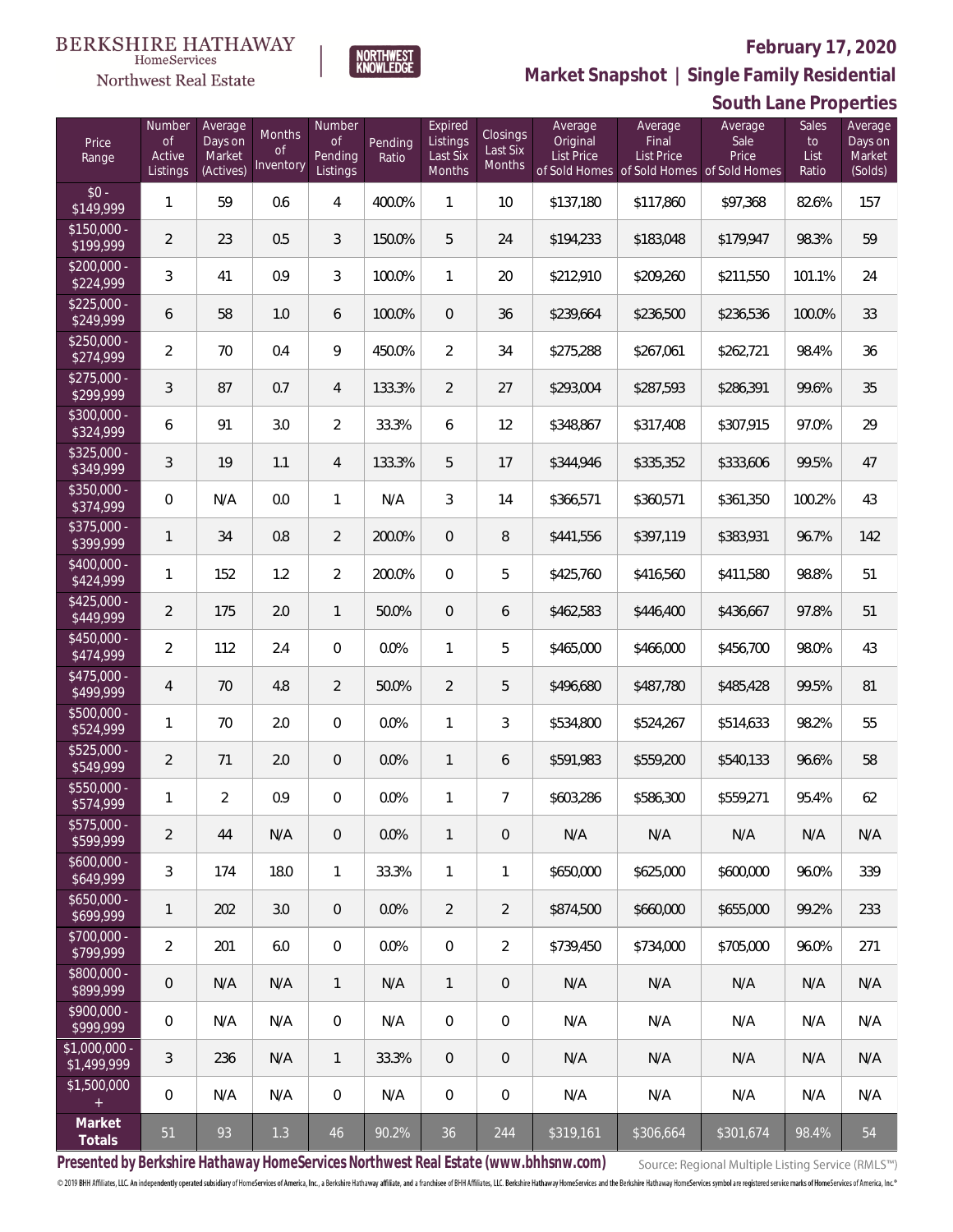

NORTHWEST<br>KNOWLEDGE

Northwest Real Estate

**Market Snapshot | Single Family Residential**

|                               | West Lane Properties                      |                                           |                           |                                            |                  |                                           |                                |                                          |                                                                                    |                          |                              |                                         |
|-------------------------------|-------------------------------------------|-------------------------------------------|---------------------------|--------------------------------------------|------------------|-------------------------------------------|--------------------------------|------------------------------------------|------------------------------------------------------------------------------------|--------------------------|------------------------------|-----------------------------------------|
| Price<br>Range                | Number<br><b>of</b><br>Active<br>Listings | Average<br>Days on<br>Market<br>(Actives) | Months<br>0f<br>Inventory | Number<br><b>of</b><br>Pending<br>Listings | Pending<br>Ratio | Expired<br>Listings<br>Last Six<br>Months | Closings<br>Last Six<br>Months | Average<br>Original<br><b>List Price</b> | Average<br>Final<br><b>List Price</b><br>of Sold Homes of Sold Homes of Sold Homes | Average<br>Sale<br>Price | Sales<br>to<br>List<br>Ratio | Average<br>Days on<br>Market<br>(Solds) |
| $$0 -$<br>\$149,999           | $\mathbf 0$                               | N/A                                       | 0.0                       | $\mathfrak{Z}$                             | N/A              | $\mathbf 0$                               | 5                              | \$128,980                                | \$114,280                                                                          | \$96,600                 | 84.5%                        | 104                                     |
| $$150,000 -$<br>\$199,999     | $\mathbf 0$                               | N/A                                       | 0.0                       | $\mathbf{1}$                               | N/A              | $\theta$                                  | 4                              | \$204,975                                | \$202,475                                                                          | \$167,750                | 82.8%                        | 149                                     |
| $$200,000 -$<br>\$224,999     | 1                                         | 14                                        | 2.0                       | $\mathbf{1}$                               | 100.0%           | $\overline{0}$                            | $\mathfrak{Z}$                 | \$229,000                                | \$218,000                                                                          | \$208,333                | 95.6%                        | 30                                      |
| $$225,000 -$<br>\$249,999     | 1                                         | 12                                        | 0.9                       | 5                                          | 500.0%           | $\mathbf{1}$                              | 7                              | \$236,771                                | \$231,471                                                                          | \$235,057                | 101.5%                       | 25                                      |
| $$250,000 -$<br>\$274,999     | $\overline{2}$                            | 168                                       | 0.6                       | 0                                          | 0.0%             | 1                                         | 20                             | \$273,305                                | \$269,580                                                                          | \$260,360                | 96.6%                        | 39                                      |
| $$275,000 -$<br>\$299,999     | $\mathbf 0$                               | N/A                                       | 0.0                       | 6                                          | N/A              | 3                                         | 10                             | \$296,470                                | \$290,160                                                                          | \$290,605                | 100.2%                       | 35                                      |
| \$300,000 -<br>\$324,999      | $\overline{2}$                            | 20                                        | 0.7                       | 3                                          | 150.0%           | $\mathbf{1}$                              | 18                             | \$315,932                                | \$309,882                                                                          | \$311,693                | 100.6%                       | 28                                      |
| $$325,000 -$<br>\$349,999     | 1                                         | 119                                       | 0.6                       | 3                                          | 300.0%           | $\mathbf{1}$                              | 10                             | \$347,980                                | \$342,530                                                                          | \$335,490                | 97.9%                        | 63                                      |
| \$350,000 -<br>\$374,999      | $\overline{2}$                            | 135                                       | 2.4                       | 3                                          | 150.0%           | 1                                         | 5                              | \$377,800                                | \$366,780                                                                          | \$362,105                | 98.7%                        | 39                                      |
| $$375,000 -$<br>\$399,999     | $\mathsf{O}\xspace$                       | N/A                                       | 0.0                       | 5                                          | N/A              | $\mathbf{1}$                              | 6                              | \$397,958                                | \$385,125                                                                          | \$385,333                | 100.1%                       | 76                                      |
| \$400,000 -<br>\$424,999      | 0                                         | N/A                                       | 0.0                       | 1                                          | N/A              | $\mathbf 0$                               | 6                              | \$419,117                                | \$411,433                                                                          | \$404,500                | 98.3%                        | 40                                      |
| $$425,000 -$<br>\$449,999     | 1                                         | 70                                        | 3.0                       | $\overline{0}$                             | 0.0%             | $\mathbf 0$                               | $\overline{2}$                 | \$442,500                                | \$442,500                                                                          | \$444,243                | 100.4%                       | 20                                      |
| $$450,000 -$<br>\$474,999     | $\mathbf 0$                               | N/A                                       | 0.0                       | 0                                          | N/A              | 1                                         | 1                              | \$515,000                                | \$460,000                                                                          | \$450,000                | 97.8%                        | 46                                      |
| $$475,000 -$<br>\$499,999     | $\mathbf 0$                               | N/A                                       | 0.0                       | $\overline{2}$                             | N/A              | $\sqrt{2}$                                | $\overline{2}$                 | \$494,000                                | \$487,000                                                                          | \$484,250                | 99.4%                        | 80                                      |
| \$500,000 -<br>\$524,999      | 1                                         | 191                                       | 6.0                       | 1                                          | 100.0%           | $\mathbf 0$                               | 1                              | \$525,000                                | \$525,000                                                                          | \$515,000                | 98.1%                        | 27                                      |
| \$525,000 -<br>\$549,999      | $\mathbf 0$                               | N/A                                       | 0.0                       | $\mathbf{1}$                               | N/A              | 1                                         | $\overline{2}$                 | \$642,500                                | \$549,950                                                                          | \$542,450                | 98.6%                        | 134                                     |
| \$550,000 -<br>\$574,999      | 0                                         | N/A                                       | 0.0                       | $\overline{0}$                             | N/A              | $\mathbf{0}$                              | 1                              | \$599,900                                | \$550,000                                                                          | \$550,000                | 100.0%                       | 37                                      |
| \$575,000 -<br>\$599,999      | $\overline{2}$                            | 114                                       | 6.0                       | $\overline{0}$                             | 0.0%             | $\overline{0}$                            | $\overline{2}$                 | \$612,400                                | \$599,900                                                                          | \$592,450                | 98.8%                        | 79                                      |
| $$600,000 -$<br>\$649,999     | 0                                         | N/A                                       | 0.0                       | 0                                          | N/A              | 1                                         | 1                              | \$625,000                                | \$625,000                                                                          | \$631,100                | 101.0%                       | $\mathfrak{Z}$                          |
| $$650,000 -$<br>\$699,999     | $\mathsf{O}\xspace$                       | N/A                                       | 0.0                       | $\overline{0}$                             | N/A              | $\mathbf{1}$                              | 1                              | \$699,900                                | \$674,500                                                                          | \$650,000                | 96.4%                        | 87                                      |
| $$700,000 -$<br>\$799,999     | $\mathbf 0$                               | N/A                                       | 0.0                       | 0                                          | N/A              | $\mathbf 0$                               | 1                              | \$759,000                                | \$759,000                                                                          | \$700,000                | 92.2%                        | 225                                     |
| $$800,000 -$<br>\$899,999     | 1                                         | 119                                       | N/A                       | $\overline{0}$                             | 0.0%             | $\mathbf{0}$                              | $\overline{0}$                 | N/A                                      | N/A                                                                                | N/A                      | N/A                          | N/A                                     |
| $$900.000 -$<br>\$999,999     | $\mathbf 0$                               | N/A                                       | 0.0                       | 0                                          | N/A              | $\mathbf{1}$                              | 1                              | \$975,000                                | \$975,000                                                                          | \$975,000                | 100.0%                       | 12                                      |
| $$1,000,000 -$<br>\$1,499,999 | $\mathbf 0$                               | N/A                                       | N/A                       | $\overline{0}$                             | N/A              | $\mathbf{0}$                              | $\overline{0}$                 | N/A                                      | N/A                                                                                | N/A                      | N/A                          | N/A                                     |
| \$1,500,000                   | 1                                         | 453                                       | N/A                       | $\mathbf 0$                                | 0.0%             | $\mathbf{1}$                              | 0                              | N/A                                      | N/A                                                                                | N/A                      | N/A                          | N/A                                     |
| Market<br>Totals              | 15                                        | 123                                       | 0.8                       | 35                                         | 233.3%           | 15                                        | 109                            | \$342,015                                | \$332,958                                                                          | \$327,068                | 98.2%                        | 51                                      |

**Presented by Berkshire Hathaway HomeServices Northwest Real Estate (www.bhhsnw.com)**

Source: Regional Multiple Listing Service (RMLS™)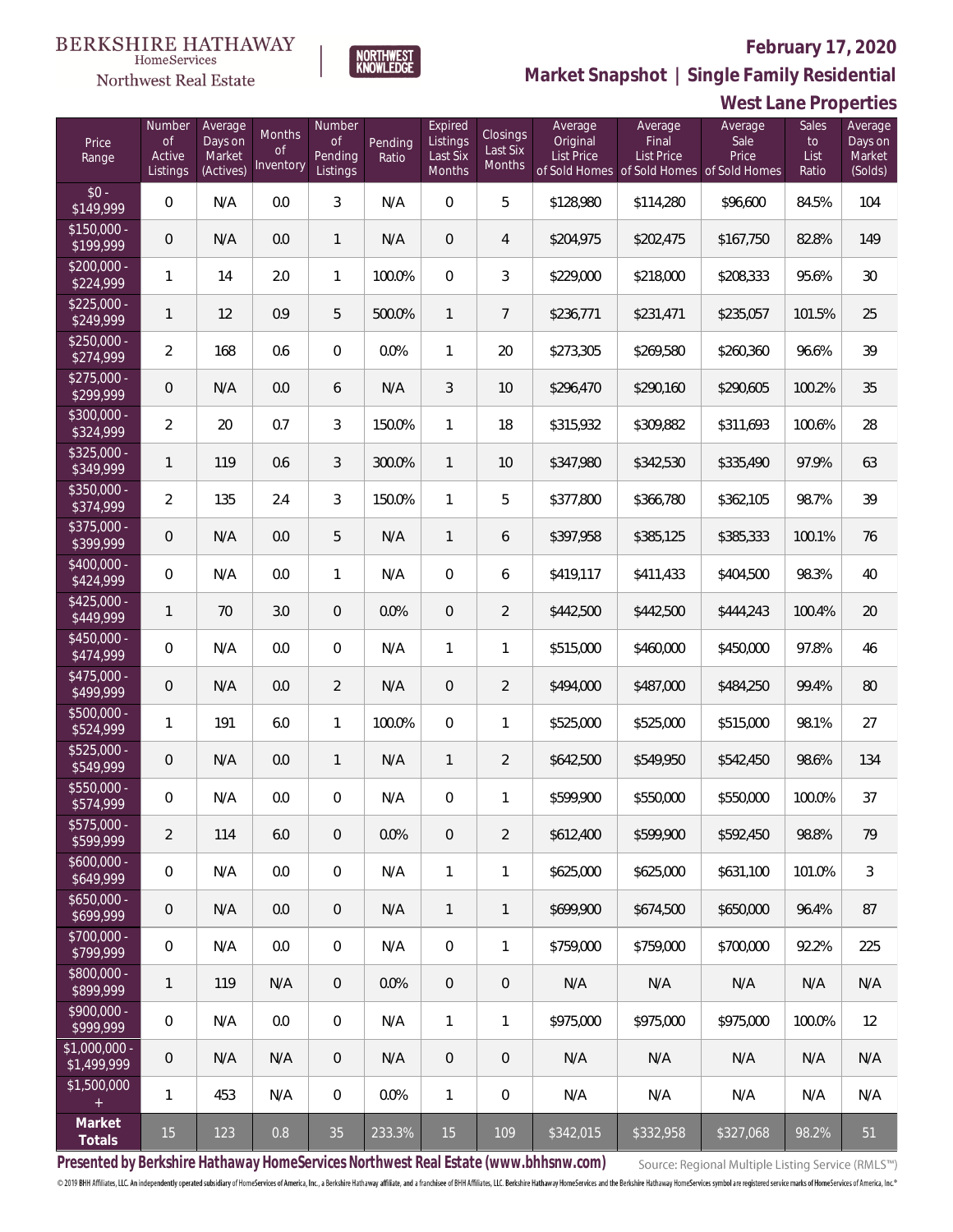### **BERKSHIRE HATHAWAY** HomeServices



### **February 17, 2020**

**Market Snapshot | Single Family Residential**

| Junction City |  |
|---------------|--|
|---------------|--|

| Price<br>Range               | Number<br><b>of</b><br>Active<br>Listings | Average<br>Days on<br>Market<br>(Actives) | Months<br>Οf<br>Inventory | Number<br><b>of</b><br>Pending<br>Listings | Pending<br>Ratio | Expired<br>Listings<br>Last Six<br>Months | Closings<br>Last Six<br>Months | Average<br>Original<br><b>List Price</b> | Average<br>Final<br><b>List Price</b><br>of Sold Homes of Sold Homes of Sold Homes | Average<br>Sale<br>Price | Sales<br>to<br>List<br>Ratio | Average<br>Days on<br>Market<br>(Solds) |
|------------------------------|-------------------------------------------|-------------------------------------------|---------------------------|--------------------------------------------|------------------|-------------------------------------------|--------------------------------|------------------------------------------|------------------------------------------------------------------------------------|--------------------------|------------------------------|-----------------------------------------|
| $$0 -$<br>\$149,999          | $\overline{0}$                            | N/A                                       | 0.0                       | $\mathbf{1}$                               | N/A              | $\Omega$                                  | $\overline{2}$                 | \$154,750                                | \$147,100                                                                          | \$145,332                | 98.8%                        | 94                                      |
| $$150,000 -$<br>\$199,999    | $\overline{0}$                            | N/A                                       | 0.0                       | $\overline{2}$                             | N/A              | $\overline{2}$                            | $\overline{2}$                 | \$177,000                                | \$177,000                                                                          | \$174,500                | 98.6%                        | $\mathbf 0$                             |
| $$200,000 -$<br>\$224,999    | $\overline{0}$                            | N/A                                       | 0.0                       | $\mathbf{1}$                               | N/A              | $\overline{2}$                            | $\mathbf{1}$                   | \$206,000                                | \$206,000                                                                          | \$210,000                | 101.9%                       | $\mathcal{G}$                           |
| $$225,000 -$<br>\$249,999    | 1                                         | 161                                       | 0.4                       | $\mathbf{1}$                               | 100.0%           | $\mathbf{1}$                              | 14                             | \$238,121                                | \$234,436                                                                          | \$233,779                | 99.7%                        | 34                                      |
| $$250,000 -$<br>\$274,999    | $\overline{2}$                            | 16                                        | 1.3                       | $\overline{2}$                             | 100.0%           | $\overline{2}$                            | 9                              | \$260,078                                | \$257,744                                                                          | \$255,933                | 99.3%                        | 23                                      |
| $$275,000 -$<br>\$299,999    | 1                                         | 63                                        | 0.9                       | $\overline{0}$                             | 0.0%             | $\mathbf{1}$                              | $\overline{7}$                 | \$284,843                                | \$280,700                                                                          | \$281,750                | 100.4%                       | 25                                      |
| $$300,000 -$<br>\$324,999    | 1                                         | 56                                        | 1.2                       | $\mathbf{1}$                               | 100.0%           | $\mathbf{1}$                              | 5                              | \$318,380                                | \$303,960                                                                          | \$308,050                | 101.3%                       | 21                                      |
| $$325,000 -$<br>\$349,999    | $\overline{2}$                            | 105                                       | 1.2                       | $\mathbf{1}$                               | 50.0%            | $\overline{0}$                            | 10                             | \$343,670                                | \$338,460                                                                          | \$336.570                | 99.4%                        | 26                                      |
| $$350,000 -$<br>\$374,999    | 1                                         | 3                                         | 1.2                       | $\overline{0}$                             | 0.0%             | $\Omega$                                  | 5                              | \$392,780                                | \$379,780                                                                          | \$359,800                | 94.7%                        | 37                                      |
| \$375,000 -<br>\$399,999     | $\overline{0}$                            | N/A                                       | 0.0                       | $\overline{2}$                             | N/A              | $\overline{2}$                            | 6                              | \$400,550                                | \$390,750                                                                          | \$384,250                | 98.3%                        | 52                                      |
| $$400,000 -$<br>\$424,999    | 0                                         | N/A                                       | 0.0                       | $\overline{0}$                             | N/A              | $\overline{0}$                            | $\overline{4}$                 | \$416,000                                | \$403,500                                                                          | \$409,800                | 101.6%                       | 29                                      |
| $$425,000 -$<br>\$449,999    | $\overline{4}$                            | 145                                       | 8.0                       | $\mathbf{1}$                               | 25.0%            | $\mathbf{1}$                              | 3                              | \$436,667                                | \$428,333                                                                          | \$435,000                | 101.6%                       | 25                                      |
| $$450,000 -$<br>\$474,999    | 1                                         | 77                                        | 6.0                       | $\mathbf{1}$                               | 100.0%           | $\Omega$                                  | 1                              | \$465,000                                | \$465,000                                                                          | \$465,000                | 100.0%                       | $\overline{2}$                          |
| \$475,000 -<br>\$499,999     | 3                                         | 117                                       | 6.0                       | $\overline{0}$                             | 0.0%             | $\overline{0}$                            | 3                              | \$512,333                                | \$501,000                                                                          | \$483,333                | 96.5%                        | 85                                      |
| $$500,000 -$<br>\$524,999    | $\mathbf{1}$                              | 21                                        | 6.0                       | $\overline{0}$                             | 0.0%             | 0                                         | 1                              | \$474,900                                | \$474,900                                                                          | \$500,000                | 105.3%                       | 9                                       |
| \$525,000 -<br>\$549,999     | $\mathbf{1}$                              | 14                                        | 3.0                       | $\overline{0}$                             | 0.0%             | $\overline{0}$                            | $\overline{2}$                 | \$550,000                                | \$550,000                                                                          | \$525,000                | 95.5%                        | $\overline{4}$                          |
| \$550,000 -<br>\$574,999     | 0                                         | N/A                                       | 0.0                       | $\mathbf{0}$                               | N/A              | 0                                         | 1                              | \$545,000                                | \$545,000                                                                          | \$550,462                | 101.0%                       | 39                                      |
| $$575,000 -$<br>\$599,999    | 0                                         | N/A                                       | 0.0                       | $\overline{0}$                             | N/A              | $\mathbf 0$                               | 1                              | \$595,000                                | \$595,000                                                                          | \$595,000                | 100.0%                       | 4                                       |
| $$600,000 -$<br>\$649,999    | 1                                         | 66                                        | 2.0                       | $\overline{0}$                             | 0.0%             | 1                                         | 3                              | \$631,333                                | \$614,667                                                                          | \$606,667                | 98.7%                        | 26                                      |
| $$650,000 -$<br>\$699,999    | $\mathbf{1}$                              | 89                                        | 6.0                       | $\overline{1}$                             | 100.0%           | 0                                         | $\mathbf{1}$                   | \$680,000                                | \$680,000                                                                          | \$661,000                | 97.2%                        | 46                                      |
| \$700,000 -<br>\$799,999     | $\overline{2}$                            | 126                                       | 12.0                      | $\mathbf 0$                                | 0.0%             | 0                                         | 1                              | \$750,000                                | \$700,000                                                                          | \$740,000                | 105.7%                       | 31                                      |
| $$800,000 -$<br>\$899,999    | 5                                         | 323                                       | 15.0                      | $\overline{1}$                             | 20.0%            | $\mathbf{1}$                              | $\overline{2}$                 | \$874,500                                | \$849,750                                                                          | \$837,250                | 98.5%                        | 73                                      |
| \$900,000 -<br>\$999,999     | $\overline{2}$                            | 23                                        | N/A                       | $\overline{0}$                             | 0.0%             | $\mathbf{0}$                              | $\mathbf 0$                    | N/A                                      | N/A                                                                                | N/A                      | N/A                          | N/A                                     |
| \$1,000,000 -<br>\$1,499,999 | $\overline{2}$                            | 122                                       | N/A                       | $\overline{0}$                             | 0.0%             | $\mathbf{1}$                              | $\mathbf 0$                    | N/A                                      | N/A                                                                                | N/A                      | N/A                          | N/A                                     |
| \$1,500,000<br>$+$           | $\mathbf 0$                               | N/A                                       | N/A                       | $\mathbf 0$                                | N/A              | 1                                         | $\mathbf 0$                    | N/A                                      | N/A                                                                                | N/A                      | N/A                          | N/A                                     |
| Market<br>Totals             | 31                                        | 125                                       | 2.2                       | 15                                         | 48.4%            | 16                                        | 84                             | \$365,446                                | \$358,025                                                                          | \$355,462                | 99.3%                        | 32                                      |

**NORTHWEST**<br>KNOWLEDGE

**Presented by Berkshire Hathaway HomeServices Northwest Real Estate (www.bhhsnw.com)**

Source: Regional Multiple Listing Service (RMLS™)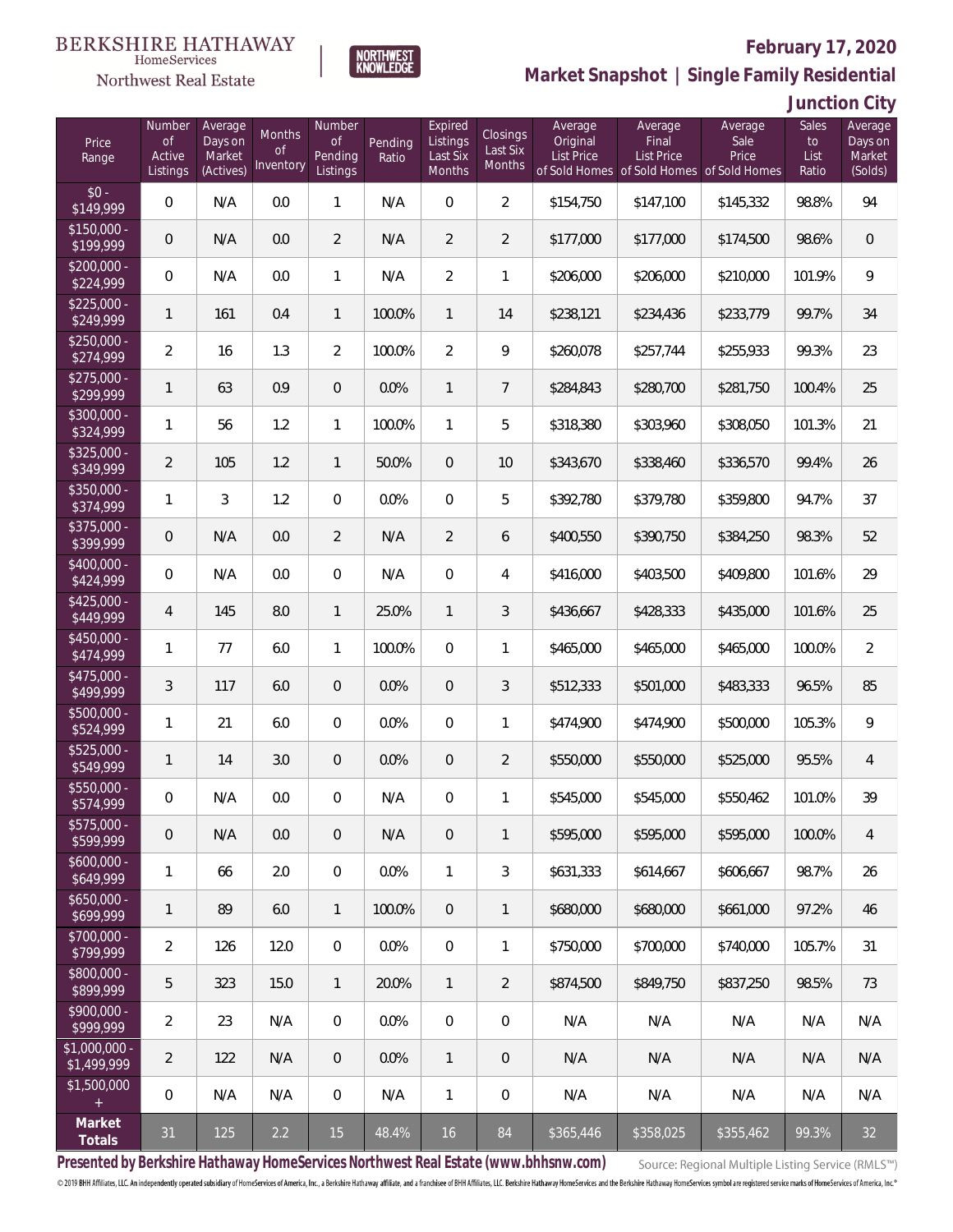### **BERKSHIRE HATHAWAY** HomeServices





# **February 17, 2020**

**Market Snapshot | Single Family Residential**

**Coburg 1 - 5**

| Price<br>Range               | Number<br><b>of</b><br>Active<br>Listings | Average<br>Days on<br>Market<br>(Actives) | Months<br>0f<br>Inventory | Number<br><b>of</b><br>Pending<br>Listings | Pending<br>Ratio | Expired<br>Listings<br>Last Six<br>Months | Closings<br>Last Six<br>Months | Average<br>Original<br><b>List Price</b> | Average<br>Final<br><b>List Price</b><br>of Sold Homes of Sold Homes of Sold Homes | Average<br>Sale<br>Price | Sales<br>to<br>List<br>Ratio | Average<br>Days on<br>Market<br>(Solds) |
|------------------------------|-------------------------------------------|-------------------------------------------|---------------------------|--------------------------------------------|------------------|-------------------------------------------|--------------------------------|------------------------------------------|------------------------------------------------------------------------------------|--------------------------|------------------------------|-----------------------------------------|
| $$0 -$<br>\$149,999          | $\overline{0}$                            | N/A                                       | 0.0                       | $\overline{0}$                             | N/A              | $\overline{0}$                            | $\mathbf{1}$                   | \$130,000                                | \$125,000                                                                          | \$100,000                | 80.0%                        | 262                                     |
| $$150,000 -$<br>\$199,999    | $\mathbf 0$                               | N/A                                       | N/A                       | $\overline{0}$                             | N/A              | $\overline{0}$                            | $\overline{0}$                 | N/A                                      | N/A                                                                                | N/A                      | N/A                          | N/A                                     |
| $$200,000 -$<br>\$224,999    | $\overline{0}$                            | N/A                                       | N/A                       | $\overline{0}$                             | N/A              | $\overline{0}$                            | $\overline{0}$                 | N/A                                      | N/A                                                                                | N/A                      | N/A                          | N/A                                     |
| $$225,000 -$<br>\$249,999    | $\mathbf 0$                               | N/A                                       | N/A                       | $\overline{0}$                             | N/A              | $\overline{0}$                            | $\overline{0}$                 | N/A                                      | N/A                                                                                | N/A                      | N/A                          | N/A                                     |
| $$250,000 -$<br>\$274,999    | $\mathbf 0$                               | N/A                                       | N/A                       | $\mathbf{1}$                               | N/A              | $\overline{0}$                            | $\overline{0}$                 | N/A                                      | N/A                                                                                | N/A                      | N/A                          | N/A                                     |
| $$275,000 -$<br>\$299,999    | $\overline{0}$                            | N/A                                       | N/A                       | $\overline{0}$                             | N/A              | $\overline{0}$                            | $\mathbf 0$                    | N/A                                      | N/A                                                                                | N/A                      | N/A                          | N/A                                     |
| $$300,000 -$<br>\$324,999    | $\mathbf 0$                               | N/A                                       | N/A                       | $\overline{0}$                             | N/A              | $\overline{0}$                            | $\overline{0}$                 | N/A                                      | N/A                                                                                | N/A                      | N/A                          | N/A                                     |
| $$325,000 -$<br>\$349,999    | $\overline{0}$                            | N/A                                       | N/A                       | $\mathbf{1}$                               | N/A              | $\overline{0}$                            | $\mathbf 0$                    | N/A                                      | N/A                                                                                | N/A                      | N/A                          | N/A                                     |
| $$350,000 -$<br>\$374,999    | $\mathbf 0$                               | N/A                                       | 0.0                       | $\mathbf{1}$                               | N/A              | $\overline{0}$                            | $\overline{2}$                 | \$354,450                                | \$354,450                                                                          | \$355,000                | 100.2%                       | 38                                      |
| $$375,000 -$<br>\$399,999    | $\overline{0}$                            | N/A                                       | 0.0                       | $\overline{0}$                             | N/A              | $\overline{0}$                            | 1                              | \$386,331                                | \$386,331                                                                          | \$386,331                | 100.0%                       | 11                                      |
| $$400,000 -$<br>\$424,999    | $\overline{0}$                            | N/A                                       | 0.0                       | $\overline{0}$                             | N/A              | $\overline{0}$                            | $\mathfrak{Z}$                 | \$407,508                                | \$407,508                                                                          | \$408,741                | 100.3%                       | 24                                      |
| $$425,000 -$<br>\$449,999    | $\overline{0}$                            | N/A                                       | 0.0                       | $\overline{0}$                             | N/A              | $\overline{0}$                            | 1                              | \$444,268                                | \$444,268                                                                          | \$447,067                | 100.6%                       | 10                                      |
| $$450,000 -$<br>\$474,999    | $\mathbf{1}$                              | 19                                        | N/A                       | $\overline{0}$                             | 0.0%             | $\overline{0}$                            | $\mathbf 0$                    | N/A                                      | N/A                                                                                | N/A                      | N/A                          | N/A                                     |
| $$475,000 -$<br>\$499,999    | $\overline{0}$                            | N/A                                       | 0.0                       | $\overline{0}$                             | N/A              | $\overline{0}$                            | 1                              | \$483,352                                | \$483,352                                                                          | \$480,105                | 99.3%                        | 5                                       |
| $$500,000 -$<br>\$524,999    | $\overline{0}$                            | N/A                                       | 0.0                       | $\overline{0}$                             | N/A              | $\overline{0}$                            | 1                              | \$502,633                                | \$502,633                                                                          | \$502,783                | 100.0%                       | 13                                      |
| $$525,000 -$<br>\$549,999    | $\overline{0}$                            | N/A                                       | N/A                       | $\overline{0}$                             | N/A              | 0                                         | $\mathbf 0$                    | N/A                                      | N/A                                                                                | N/A                      | N/A                          | N/A                                     |
| $$550,000 -$<br>\$574,999    | 0                                         | N/A                                       | N/A                       | $\overline{0}$                             | N/A              | $\overline{0}$                            | $\mathbf 0$                    | N/A                                      | N/A                                                                                | N/A                      | N/A                          | N/A                                     |
| $$575,000 -$<br>\$599,999    | $\,0\,$                                   | N/A                                       | 0.0                       | $\mathbf 0$                                | N/A              | $\boldsymbol{0}$                          | $\mathbf{1}$                   | \$599,900                                | \$599,900                                                                          | \$595,000                | 99.2%                        | 8                                       |
| $$600,000 -$<br>\$649,999    | $\,0\,$                                   | N/A                                       | N/A                       | $\mathbf 0$                                | N/A              | $\boldsymbol{0}$                          | $\mathbf 0$                    | N/A                                      | N/A                                                                                | N/A                      | N/A                          | N/A                                     |
| $$650,000 -$<br>\$699,999    | $\mathbf 0$                               | N/A                                       | 0.0                       | $\mathbf 0$                                | N/A              | $\mathbf{1}$                              | 1                              | \$675,000                                | \$675,000                                                                          | \$650,000                | 96.3%                        | 9                                       |
| $$700,000 -$<br>\$799,999    | $\mathbf 0$                               | N/A                                       | N/A                       | $\mathbf 0$                                | N/A              | $\boldsymbol{0}$                          | $\mathbf 0$                    | N/A                                      | N/A                                                                                | N/A                      | N/A                          | N/A                                     |
| $$800,000 -$<br>\$899,999    | $\mathbf 0$                               | N/A                                       | N/A                       | $\overline{0}$                             | N/A              | $\overline{0}$                            | $\mathbf 0$                    | N/A                                      | N/A                                                                                | N/A                      | N/A                          | N/A                                     |
| $$900,000 -$<br>\$999,999    | $\mathbf{1}$                              | 146                                       | N/A                       | $\mathbf 0$                                | $0.0\%$          | $\mathbf 0$                               | $\mathbf 0$                    | N/A                                      | N/A                                                                                | N/A                      | N/A                          | N/A                                     |
| \$1,000,000 -<br>\$1,499,999 | $\mathbf{1}$                              | 5                                         | 2.0                       | $\mathbf{1}$                               | 100.0%           | 0                                         | 3                              | \$1,283,333                              | \$1,273,333                                                                        | \$1,226,667              | 96.3%                        | 62                                      |
| \$1,500,000<br>$\pm$         | $\mathbf{1}$                              | 87                                        | N/A                       | 0                                          | 0.0%             | $\overline{0}$                            | $\mathbf 0$                    | N/A                                      | N/A                                                                                | N/A                      | N/A                          | N/A                                     |
| Market<br>Totals             | $\overline{4}$                            | 64                                        | 1.6                       | $\overline{4}$                             | 100.0%           | $\mathbf{1}$                              | 15                             | \$600,194                                | \$597,861                                                                          | \$585,167                | 97.9%                        | 43                                      |

**Presented by Berkshire Hathaway HomeServices Northwest Real Estate (www.bhhsnw.com)**

Source: Regional Multiple Listing Service (RMLS™)